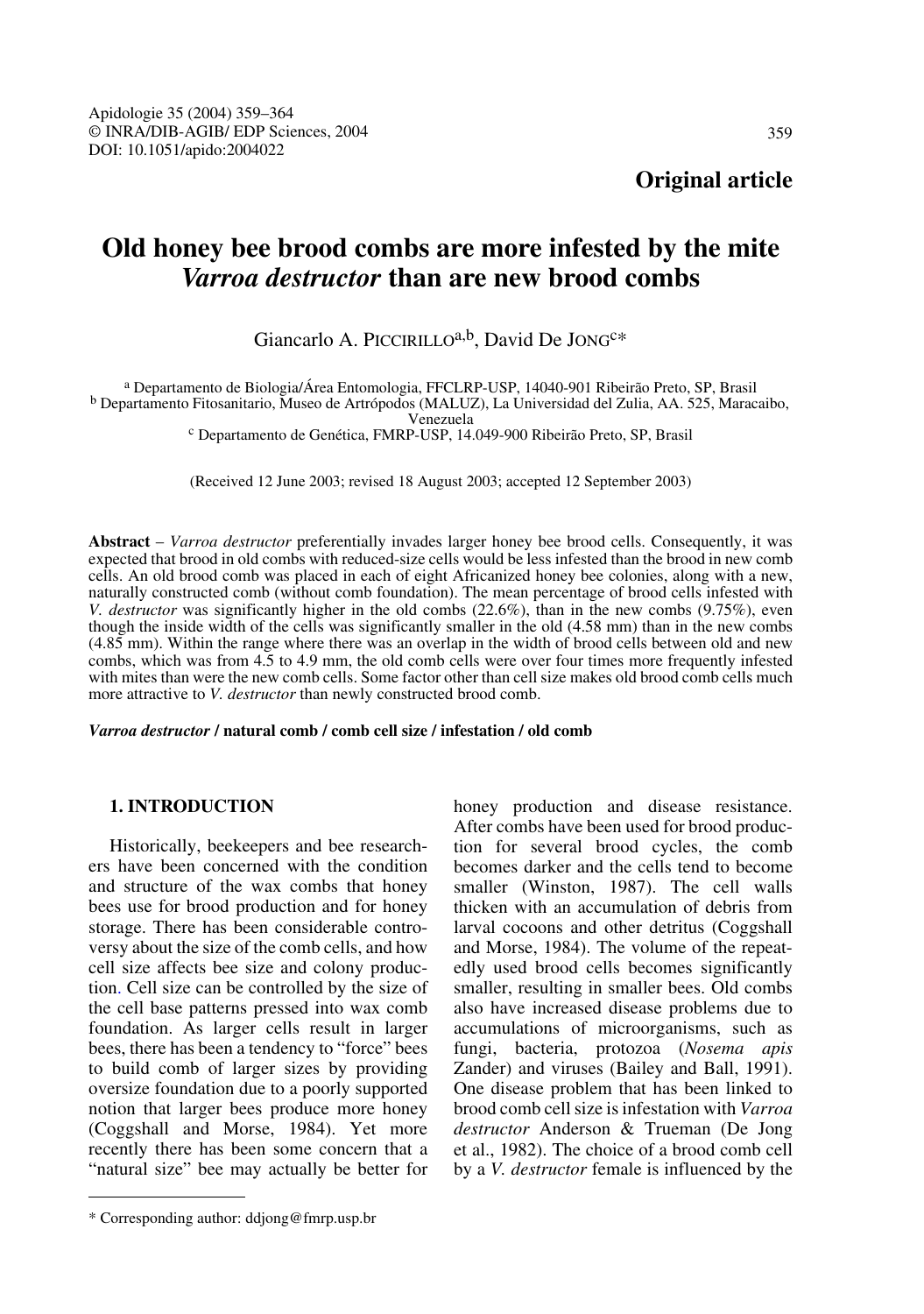size of the brood cell (Issa et al., 1993). It is well known that *V. destructor* preferentially attacks drone over worker brood (Fuchs, 1990). This makes sense since the mites produce more offspring in drone brood. Drone brood cells are about 70% larger in area than worker brood cells. Even among worker brood cells, larger cells attract more mites (Message and Gonçalves, 1995; Piccirillo and De Jong, 2003). Taller (protruding) brood cells also attract more mites (De Jong and Morse, 1988; De Ruitjer and Calis, 1988; Kuenen and Calderone, 2000). However, the mechanisms by which mites use cell size to choose among brood cells are still unknown. Colonies kept on new comb that they had produced from foundation were found to produce more brood and larger bees than those supplied with old comb; however, the survivorship of the brood was higher in the old comb (Berry and Delaplane, 2001). As old dark brood combs normally have the smallest-size cells, and mite infestations in worker brood increase with comb cell size (Piccirillo and De Jong, 2003), we decided to compare mite infestation levels in worker brood reared in old comb with reduced cell size versus that found in new (natural-sized) comb recently built by the bees (without comb foundation).

#### **2. MATERIALS AND METHODS**

Eight Africanized honey bee colonies maintained in single deep 10-frame Langstroth hives were studied from August 1999 to November 2000 in our university apiary in Ribeirão Preto, SP, Brazil. The colonies contained about 20 000 bees, and were fed with sucrose syrup during dearth periods. Each colony contained a new comb, naturally built without comb foundation, by the bees of the same colony. It had never been used for brood rearing before. An old, dark Africanized honey bee comb, with thick cell walls and relatively small cells, was also supplied to each colony. The two combs were placed side by side in the middle of the brood nest. The queens laid eggs in these two types of combs and brood was present at the same time in both combs. There was no drone brood at this time; consequently the mites could only infest worker brood.

The combs were examined daily, and then taken to the laboratory when the new adult workers began to emerge. As soon as a bee began to open its cell capping, the operculum was completely removed with a forceps. The bee was removed and the interior of the cell and the bee were carefully examined for *V. destructor*, with the aid of an otoscope. The number of dark colored adult females was registered for each infested brood cell. The inside width of each cell was measured with a caliper with a resolution of 0.01 mm. Three measurements were made of each cell, corresponding to the distance between the parallel sides of the hexagonal cell in all three directions. These three measures were averaged to provide a mean cell width. Both infested and uninfested cells were measured.

#### **3. RESULTS**

The mean percentage of infested brood cells (mean of the number of infested cells divided by the number of cells that were inspected in each colony) was significantly higher in the old comb  $(22.6 \pm 13.1\%)$  than in the new comb  $(9.75 \pm 3.99\%)$  in the eight colonies (Tab. I, paired *t*-test on arcsine (square root of the proportion of infested cells),  $t =$ 4.99,  $P = 0.0016$ . The mean infestation rate (the number of dark colored adult female mites per brood cell) was also measured, and it was greater in all eight colonies (Tab. I). However this data on the number of mites is not directly comparable, because we waited until the bees had matured and emerged from their brood cells; the first female progeny can also become darkened at this stage. Consequently, our counts could include some of the first female progeny, along with the original females. Nevertheless, the tendency towards higher infestations in old comb was the same as that found for the percentage infested cells.

The mean inner width of the old comb cells  $(4.58 \pm 0.06$  mm) was significantly smaller than that of the new combs  $(4.85 \pm 0.06 \text{ mm})$ . Though the cells in old brood combs were generally smaller, there was some overlap with cell size in new brood combs, so we were able to compare the percentage cells infested with *V. destructor* -in old and new combs in the cell width intervals from 4.51–4.9 mm (Tab. II). There was no significant relationship between the percentage cells infested with mites in each of the different colonies and the number of old versus new cells within each size range  $(r =$  $-0.197$ ,  $P = 0.64$ , Pearson's correlation coefficient), so the data from the eight colonies was analyzed together. The mean percentage of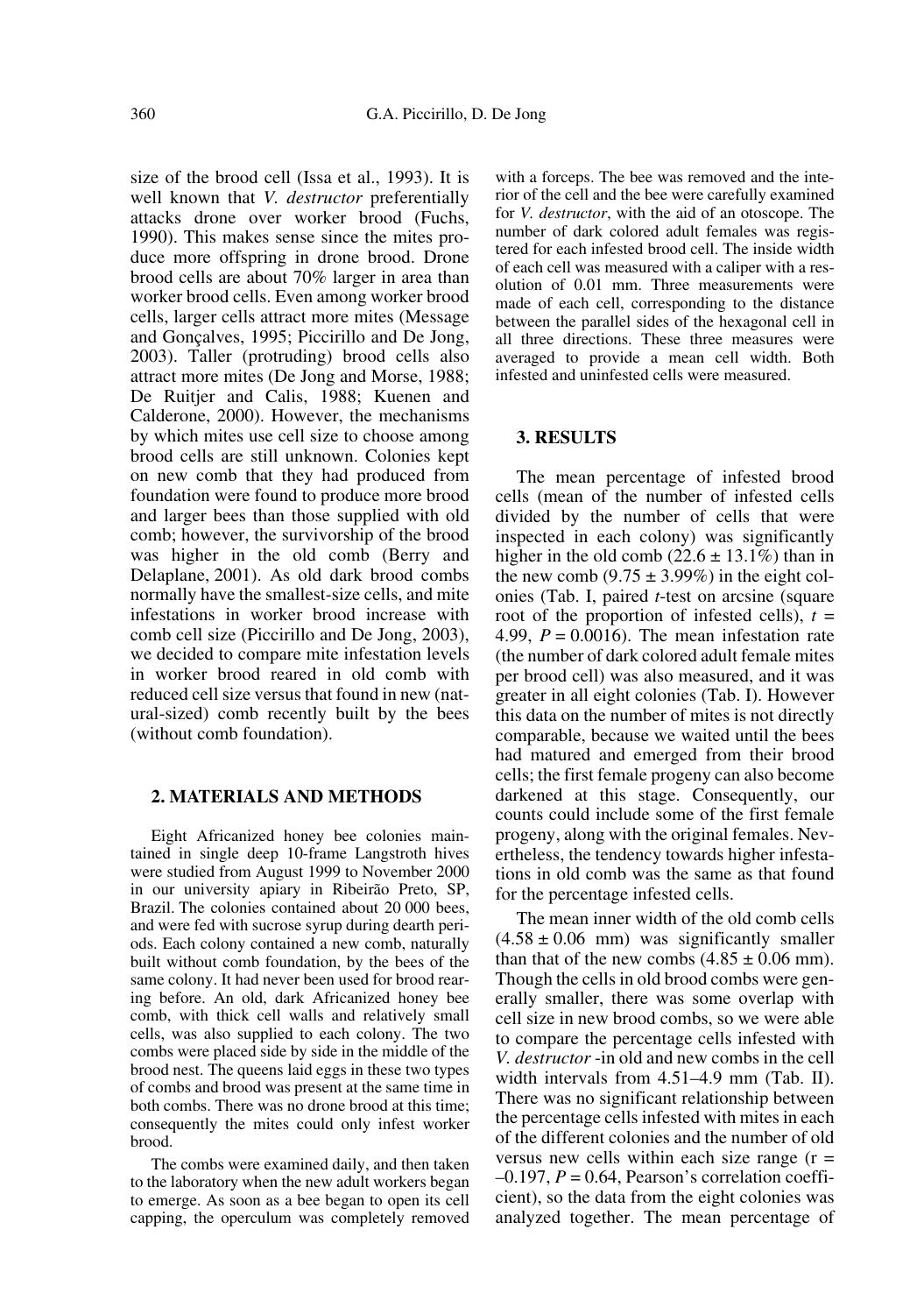|        |                    | Old comb                 |                                             | New Africanized comb |                          |                                              |
|--------|--------------------|--------------------------|---------------------------------------------|----------------------|--------------------------|----------------------------------------------|
| Colony | Cells<br>inspected | Number cells<br>infested | Infestation<br>(No. mites/100)<br>$cells)*$ | Cells<br>inspected   | Number cells<br>infested | Infestation<br>(No. mites/100)<br>$cells)$ * |
| 69     | 53                 | 8                        | 20.8                                        | 63                   | 8                        | 15.6                                         |
| 71     | 200                | 49                       | 30.0                                        | 115                  | 10                       | 10.4                                         |
| 43     | 90                 | 9                        | 15.6                                        | 90                   | 7                        | 13.3                                         |
| 47     | 100                | 21                       | 34.0                                        | 100                  | 12                       | 18.0                                         |
| 66     | 100                | 30                       | 49.0                                        | 100                  | 15                       | 23.0                                         |
| 73     | 100                | 17                       | 19.0                                        | 100                  | 7                        | 9.0                                          |
| 74     | 100                | 26                       | 54.0                                        | 100                  | 15                       | 25.0                                         |
| 117    | 100                | 21                       | 27.0                                        | 100                  | 4                        | 5.0                                          |

**Table I.** Number of brood cells invaded and infestation rates by the mite *Varroa destructor* (number of adult female mites, divided by the number of brood cells examined) obtained from new naturally built worker comb and from old dark worker brood comb in Africanized honey bee colonies.

\* Some cells had more than one dark colored female mite; this would include the original female (or females) that had invaded the brood cell, plus the oldest female progeny.

**Table II.** Comparison of the percentage of worker brood cells infested with *Varroa destructor* in old and new combs (pooled data from eight Africanized honey bee colonies), with data divided into 0.1 mm comb cell (inner) width intervals. Only the cell width intervals where there was overlap between the two types of combs and that had more than 20 cells in each of the two types of comb are included here.  $(n)$  = number of cells in each cell-size category.

|                       | Old comb               | New comb     |                        |              |
|-----------------------|------------------------|--------------|------------------------|--------------|
| Cell<br>width<br>(mm) | $\%$ cells<br>infested | (n)<br>cells | $\%$ cells<br>infested | (n)<br>cells |
| $4.51 - 4.6$          | 14                     | 309          | 2.7                    | 37           |
| $4.61 - 4.7$          | 30                     | 185          | 7.2                    | 97           |
| $4.71 - 4.8$          | 46                     | 46           | 7.6                    | 157          |
| $4,81-4.9$            | 62                     | 21           | 12                     | 267          |

infested cells was significantly higher in the old than in the new cells within each size range  $(P = 0.036$ , paired sample t-test).

#### **4. DISCUSSION**

We had expected that there would be fewer *V. destructor* in the smaller brood cells in the old combs than in the relatively larger brood cells in the new combs, as previous experiments had indicated a positive correlation between cell size and infestation rate (Message and Gonçalves, 1995; Piccirillo and De Jong, 2003). Indeed, the tendency towards higher infestation in wider cells was maintained for each type of comb (*P* < 0.05, Pearson's correlation coefficient). Drone brood, which is reared in large brood cells, is also considerably more infested by *V. destructor* than is worker brood (Fuchs, 1990). Cell size at least partly explains this attraction, as drone brood reared in drone cells is significantly more infested than brood reared in worker-size cells in the same colony (Issa et al., 1993).

However the cells in the old combs were much more infested than those in the new (naturally built) combs (Tab. I), even though the former were significantly smaller. The old comb cells were four to over five times as infested as the new brood comb cells, when the same 1/10 mm cell width intervals were compared (Tab. II). It is clear that these mites strongly preferred old worker brood comb cells to new worker brood cells. However, the cues that the mites use to make this discrimination are unknown.

There is a general impression by beekeepers that bees kept on old combs have more problems with diseases. Koenig et al. (1986) found that colonies with old combs had more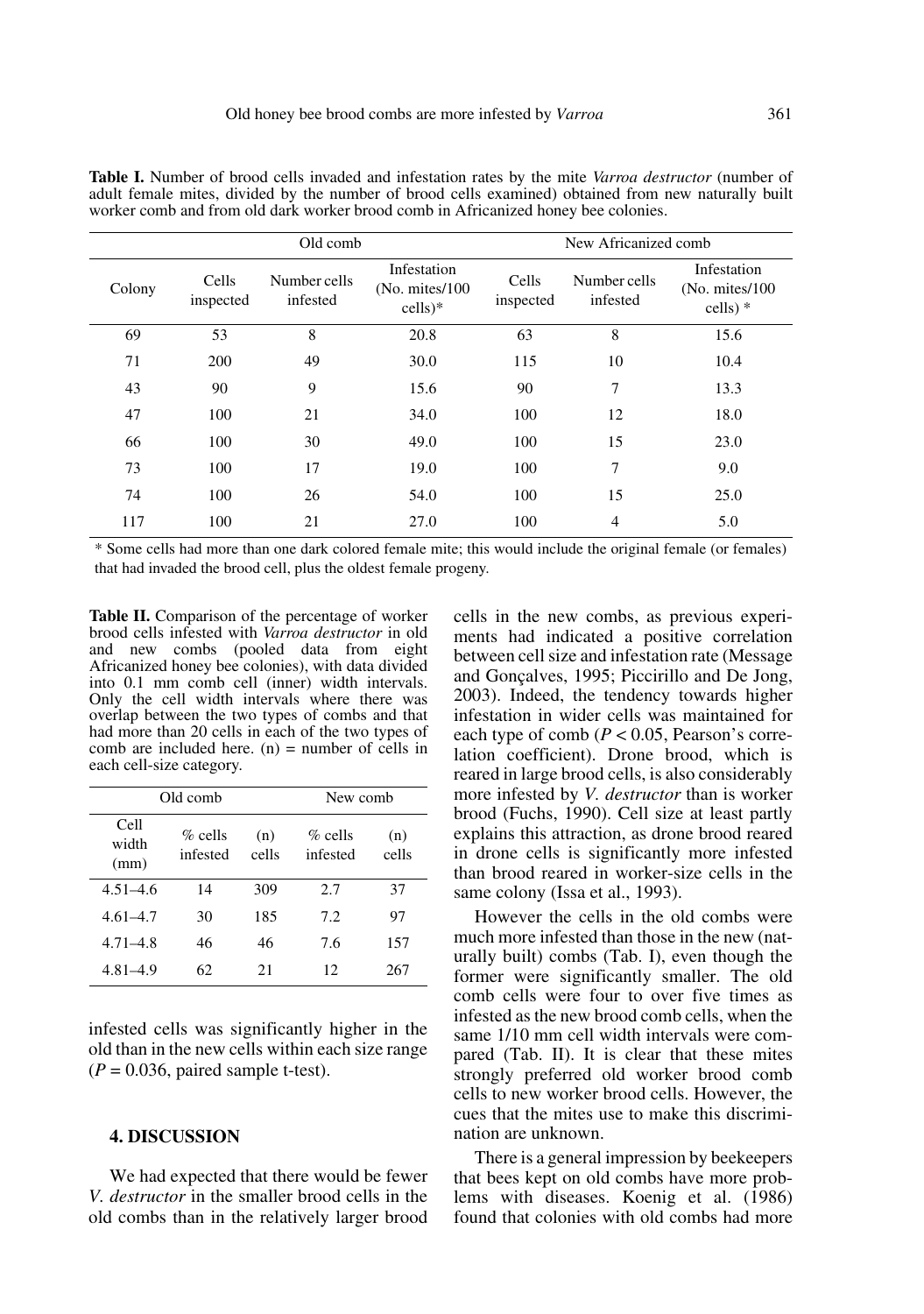chalkbrood, caused by the fungus *Ascosphaera apis*. Old combs are also more affected by nosema disease caused by *Nosema apis* (Bailey and Ball, 1991) and American foulbrood caused by *Paenibacillus larvae* subsp. *larvae* (Gilliam, 1985), both of which can be disseminated from colony to colony through contaminated wax comb. However, Erickson et al. (1998) found higher infestation rates with *A. woodi* (Rennie) in colonies with new combs than in those with old combs (5.2% vs. 1.2% respectively). Recently, Hassan (2000) reported that female *V. destructor* reproduced more in new than in old brood combs.

Old comb cells contain many substances that absorb into the wax (Coggshall and Morse, 1984). They may contain brood pheromones (Free and Winder, 1983), cuticular compounds from the larvae (Calderone and Lin, 2001), aliphatic alcohols and aldehydes of the honey bee cocoon (Donzé et al., 1998), or other semiochemicals (Trouiller et al., 1994); these substances could be attractants or stimulants for *V. destructor*. However, the higher mite infestations found in brood reared on old comb could also be an indirect effect of a tendency of nurse bees to spend more time on old comb. Other characteristics of the bee larva, of the wax comb, or of the larval food, could also be factors that influence the behavior of mites seeking brood cells for reproduction. Kraus et al. (1994) found that artificial substances impregnated into wax comb foundation resulted in increased mite infestation rates in the bee brood. It is not clear how the mites would benefit from their preference for old comb. Mite reproduction is significantly reduced when reared in artificial cells that have been used previously by other females, or when these cells are impregnated with extracts of artificial cells that had been infested (Nazzi and Milani, 1996; Nazzi et al., 2002). Based on these findings, one would expect the mites to avoid old, previously infested brood comb cells, instead of preferentially infesting brood in old comb. In our experiment we had no way to determine whether the old cells had been previously infested or not, however these combs had been in use for many years, and the individual cells most likely had been infested several times.

The strong preference that we found for old comb cells could provide new ways to control this important bee parasite. If the four-times greater preference by the mites extends to combs that are impregnated with old comb extracts, these mites could be preferentially attracted to treated combs, and subsequently destroyed. The mites' preference for old comb may also provide clues about how these mites are stimulated to invade brood cells and begin their reproductive cycle.

### **ACKNOWLEDGEMENTS**

The authors thank Adelino Penatti for technical assistance in the apiary. The Brazilian national science foundation (CNPq) provided financial assistance and FONACIT (Venezuela) provided a scholarship for G.A.P.

**Résumé** – **Les vieux rayons de couvain d'abeilles sont plus infestés par l'acarien** *Varroa destructor* **que les rayons neufs.** L'acarien parasite *Varroa destructor* infeste de préférence les cellules de couvain larges plutôt que les étroites. Puisque les cellules des vieux rayons ont une largeur réduite due à l'accumulation des cocons larvaires et des autres débris, on s'attendait à ce que les vieux rayons soient moins infestés que les neufs. Dans 8 colonies d'abeilles africanisées, on a placé un vieux rayon de couvain d'ouvrières, qui avait des cellules aux parois épaissies et à la largeur interne réduite, et un rayon d'ouvrières neuf que les abeilles de chaque colonie test avait construit naturellement sans cire gaufrée. A chaque émergence d'ouvrière on a enregistré le nombre d'acariens femelles adultes de couleur foncée présent dans les cellules infestées. Le pourcentage moyen des cellules infestées par l'acarien était significativement (*P* = 0,01) plus élevé dans les vieux rayons (22,6 %) que dans les neufs (9,75 %), même si la largeur interne des cellules était significativement (*P* < 0,001) plus petite dans les vieux rayons (4,58 mm) que dans les neufs (4,85 mm). Dans chaque colonie, le couvain du vieux rayon était plus infesté que celui du rayon neuf. Dans le domaine de largeur compris entre 4,5 et 4,9 mm, que l'on trouvait à la fois dans les vieux rayons et dans les neufs, les cellules des vieux rayons étaient plus de 4 fois plus infestées que celles des rayons neufs. Nous en concluons qu'il existe certains aspects dans les vieux rayons ou le couvain d'ouvrières élevé dans des vieux rayons qui rendent ce couvain plus attractif pour les femelles de *V. destructor* qui cherchent à pénétrer dans les cellules, que le couvain présent dans les rayons fraîchement construits.

*Varroa destructor* **/ rayon naturel / taille des cellules / infestation / vieux rayon**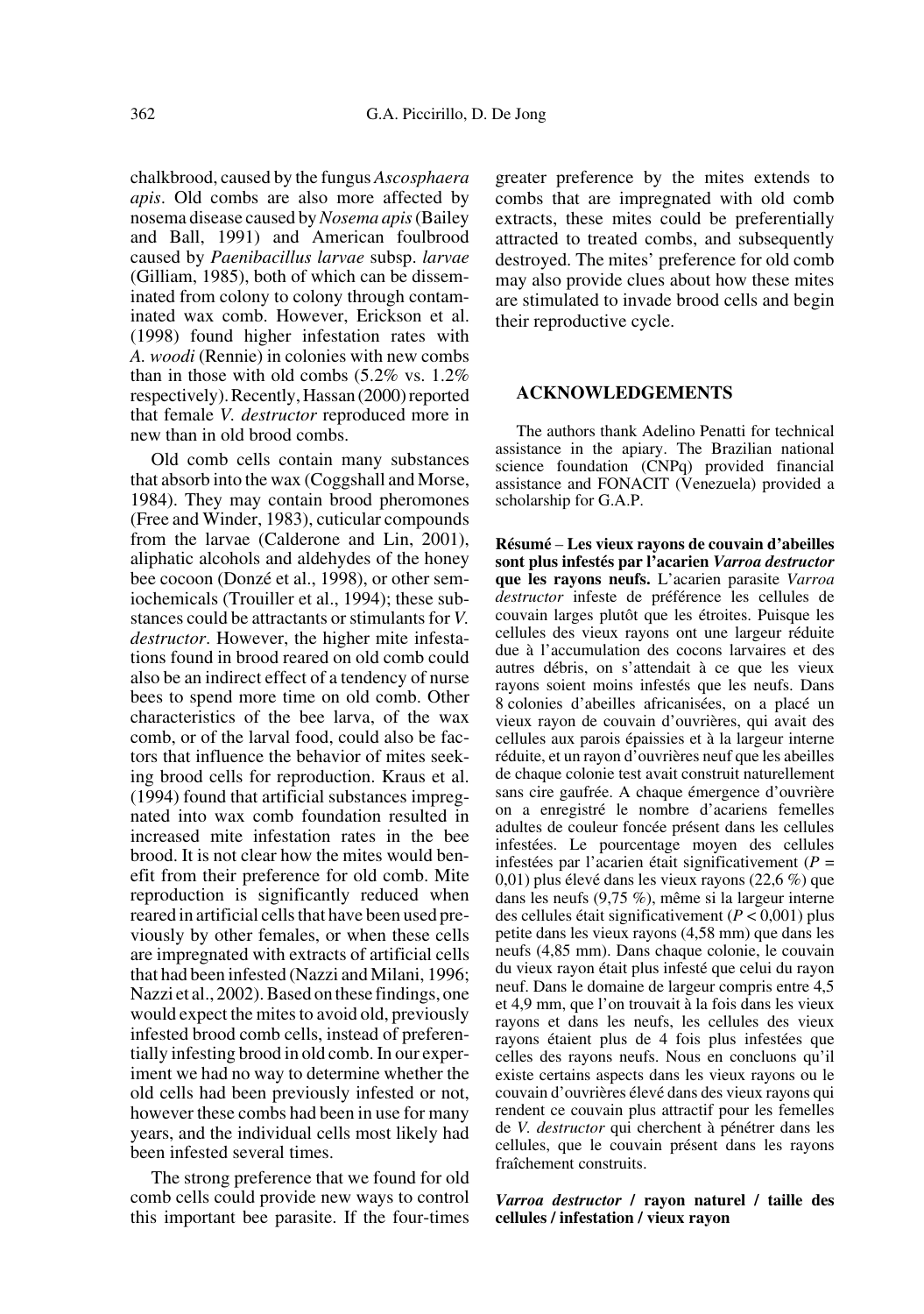**Zusammenfassung** – **Alte Brutwaben der Honigbienen sind häufiger von der Milbe** *Varroa destructor* **befallen als neue Brutwaben.** Die parasitische Bienenmilbe *Varroa destructor* (Acari: Varroidae) befällt im Brutnest der Honigbienen bevorzugt größere als engere Zellen. Alte Brutwaben bestehen auf Grund mehrerer aufeinander liegender Puppenhäutchen und anderer Reste aus Zellen mit kleinerem Durchmesser. Deshalb wurde vermutet, dass die Brut in alten Waben weniger befallen wird als die in größeren frischgebauten Wabenzellen. Eine alte Arbeiterinnenbrutwabe mit verdickten Zellwänden und kleinem Innendurchmesser wurde in je eines von 8 Völkern der afrikanisierten Honigbiene gestellt; und zwar neben eine frische Wabe mit Arbeiterinnenzellen, die jeweils von den Testvölkern ohne Vorgabe von Mittelwänden selbst gebaut worden war. Nach dem Schlupfbeginn der jungen Arbeiterinnen wurde die Zahl von dunkelfarbigen Milbenweibchen in den befallenen Zellen im Moment des Schlupfes bestimmt. Der innere Durchmesser von befallenen und nicht befallenen Brutzellen wurde bestimmt. Der durchschnittliche Prozentsatz der von Milben befallenen Zellen in den alten Waben war mit 22,6 % signifikant höher (*P* = 0,01) als in den neugebauten Waben (9,75 %), obwohl der Innendurchmesser mit 4,58 mm in den alten Zellen signifikant (*P* < 0,001) kleiner war als in den neuen Waben (4,85 mm). In jedem Volk war die Brut in den alten Waben stärker befallen als in den neuen. Im Bereich von 4,5 bis 4,9 mm gab es eine Überlappung in der Größe der Brutzellen bei den alten und neuen Waben, in diesen Fällen war die Brut in den alten Zellen 4 mal so häufig mit adulten *V. destructor* Weibchen befallen als die in den frischen Zellen. Daraus schließen wir, dass einige Eigenschaften der alten Wabe oder der in alten Waben aufgezogene Arbeiterinnenbrut diese für eindringende Milbenweibchen attraktiver macht als Arbeiterinnenbrut in frischgebauten Waben.

*Varroa destructor* **/ junge Wabe / Größe der Wabenzelle / Befall / alte Wabe**

#### **REFERENCES**

- Bailey L., Ball B.V. (1991) Honey bee pathology. Harcourt Brace Jovanovich; Sidcup, Kent, UK, p. 193.
- Berry J.A., Delaplane K.S. (2001) Effect of comb age on honey bee colony growth and brood survivorship, J. Apic. Res. 40, 3–8.
- Calderone N.W., Lin S. (2001) Behavioural responses of *Varroa destructor* (Acari: Varroidae) to extracts of larvae, cocoons and brood food of worker and drone honey bees, *Apis mellifera* (Hymenoptera: Apidae), Physiol. Entomol. 26, 341–350.
- Coggshall W.L., Morse R.A. (1984) Beeswax. Production, Harvesting, Processing and Products, Wicwas Press, Ithaca, New York, p. 192.
- De Jong D., Morse R.A. (1988) Utilisation of raised brood cells of the honey bee, *Apis mellifera* (Hymenoptera: Apidae), by the mite *Varroa jacobsoni* (Acarina: Varroidae), Entomol. Gen. 14, 103–106.
- De Jong D., Morse R.A., Eickwort G.C. (1982) Mite pests of honey bees, Annu. Rev. Entomol. 27, 229–252.
- De Ruijter A., Calis J.N.M. (1988) Distribution of *Varroa jacobsoni* female mites in honey bee worker brood cells of normal and manipulated depth (Acarina: Varroidae), Entomol. Gen. 14, 107–109.
- Donzé G., Schnyder-Candrian S., Bogdanov S., Diehl P.A., Guerin P.M., Kilchenmann V., Monachon F. (1998) Aliphatic alcohols and aldehydes of the honey bee cocoon induce arrestment behavior in *Varroa jacobsoni* (Acari: Mesostigmata), an ectoparasite of *Apis mellifera*, Arch. Insect Biochem. 37, 129–145.
- Erickson E.H., Atmowidjojo A., King A., King J. (1998) Effect of "New" vs. "Old" wax brood combs on honey bee tracheal mite populations in North Dakota, Am. Bee J. 141, 672–673.
- Free J.B., Winder M.E. (1983) Brood recognition by honey bee (*Apis mellifera*) workers, Anim. Behav. 31, 539–545.
- Fuchs S. (1990) Preference for drone brood cells by *Varroa jacobsoni* Oud. in colonies of *Apis mellifera carnica*, Apidologie 21, 193–199.
- Gilliam M. (1985) Microbes from apiarian sources: *Bacillus* spp. in frass of the greater wax moth, J. Invertebr. Pathol. 45, 218–224.
- Hassan R.A. (2000) Studies on some factors affecting Varroa mite reproduction, Abstracts from the 2nd Int. Conf. on Africanized Honey Bees and Bee Mites, April 10–12, 2000, Tucson, AZ., Am. Bee J. 140, 745.
- Issa M.R., De Jong D., Gonçalves L.S. (1993) Reproductive strategies of the mite *Varroa jacobsoni* (Mesostigmata, Varroidae): Influence of larva type and comb cell size on honey bee brood infestation rates, Braz. J. Genet. 16, 219– 224.
- Koenig J.P., Boush G.M., Erickson, E.H. (1986) Effect of type of brood comb on chalk brood disease in honeybee colonies, J. Apic. Res. 25, 58–62.
- Kraus B., Koeniger N., Fuchs S. (1994) Screening of substances for their effect on *Varroa jacobsoni* – attractiveness, repellency, toxicity and masking effects of etheral oils, J. Apic. Res. 33, 34–43.
- Kuenen L.P.S., Calderone N.W. (2000) Varroa mite infestations in elevated honey bee brood cells: